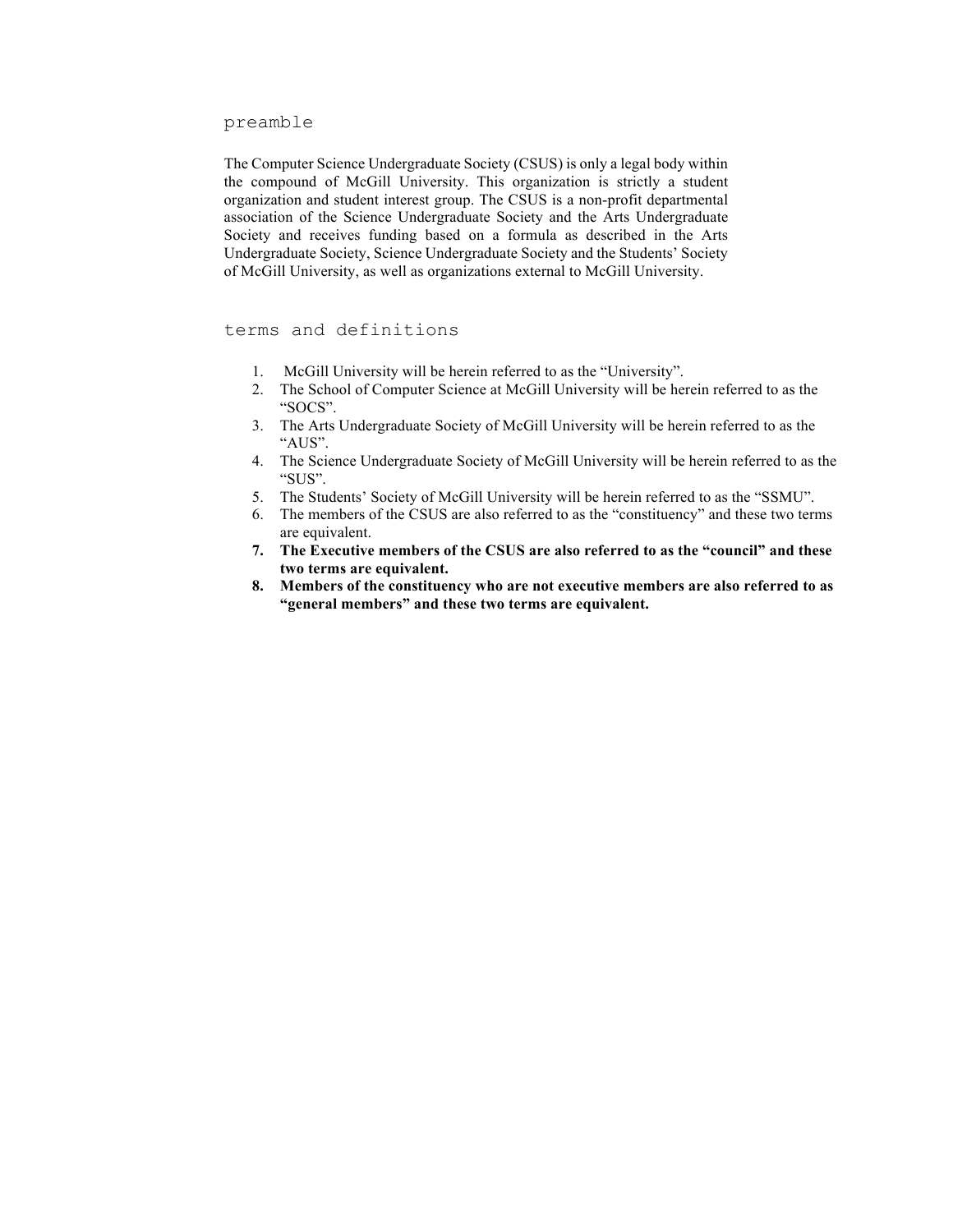### **Part I**

# **The Society**

#### 1 name

The official name of the Society, in English, shall be the "Computer Science Undergraduate Society of McGill University", and in French, "L'Association des Etudiants et Etudiantes en Informatique de L'Universite McGill", herein referred to as the CSUS and AEIM respectively.

- 2 membership
- 1. Membership of the CSUS shall be all students registered in an Undergraduate programme offered by, or jointly with the SOCS, subject to payment of fees prescribed in Article **4**.
- 3 purpose
- 1. The purpose of the CSUS is to protect the academic rights and interests of its constituency.
- 2. Other duties of the CSUS are to represent and promote the views of its members and to implement academic, educational, cultural, social and other programmes of interest to its members.
- 4 society fees

The fees for the CSUS will be determined by the SUS and AUS.

- 5 rights, privileges and obligations of members
	- 1. The rights of the members shall include the following:
		- (a) the right to vote in the CSUS general elections and referenda;
		- (b) the right to attend General Assemblies and Executive Council **meetings** of the CSUS;
		- (c) the right to initiate referenda or General Assemblies according to Articles **24** and **26**;
		- (d) the right to speak at any General Assembly;
		- (e) the right to nominate candidates for CSUS elections according to the Electoral bylaws.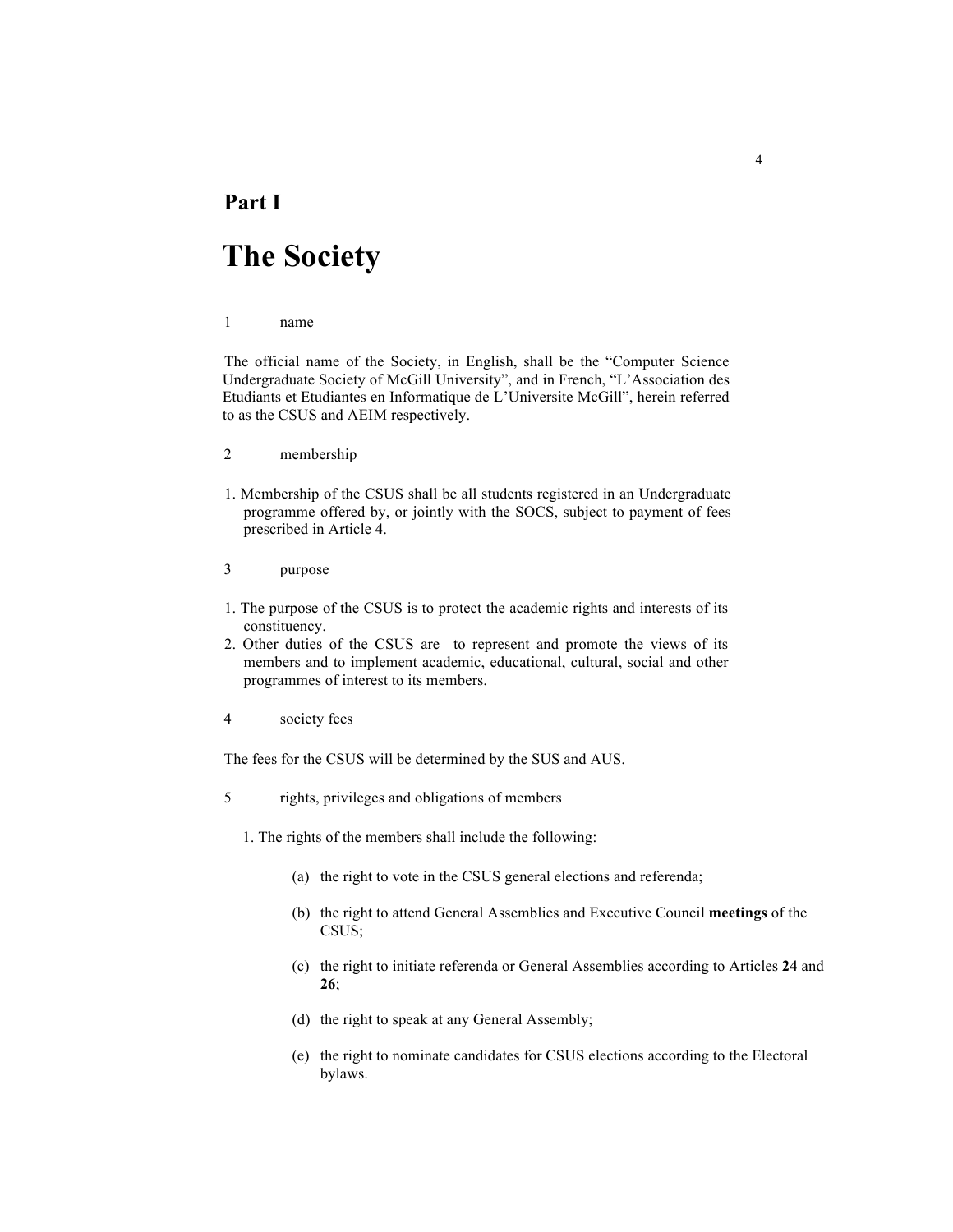- 2. The privileges of the members shall include:
	- (a) holding office within the CSUS subject to the qualifications as specified in Article **28**;
	- (b) making use of the CSUS facilities and services
- 3. The obligations of all members of the CSUS will be to conform to the CSUS Constitution, regulations and bylaws.
- 4. No **general** member is empowered to make **a** purchase in the name of the CSUS or to financially obligate the CSUS in any way, until such permission has been granted by the Executive Council of the CSUS.
- 5. No **general** member is empowered to act as an agent of the CSUS unless permission to so act has been granted by the Executive Council of the CSUS.
- 6 finances of the csus
	- 1. The fiscal year of the CSUS shall be from May 1st to April 30th of the following year.
	- 2. The budget of the CSUS for the current fiscal year will be presented to the AUS and the SUS no later than October 1st.
	- 3. The accounts of the CSUS shall be maintained according to standard accounting practice and shall be made available to the University auditors or any student on demand.
- 7 languages of the csus
	- 1. English and French are the official languages of the CSUS.
	- 2. At all meetings of the CSUS, members may use either official language.
	- 3. Resolutions of the **CSUS** may be adopted in either or both official languages.
	- 4. Documents may be obtained from the CSUS in any **of the official languages by any member of the constituency or representative of the university** Particular language upon demand.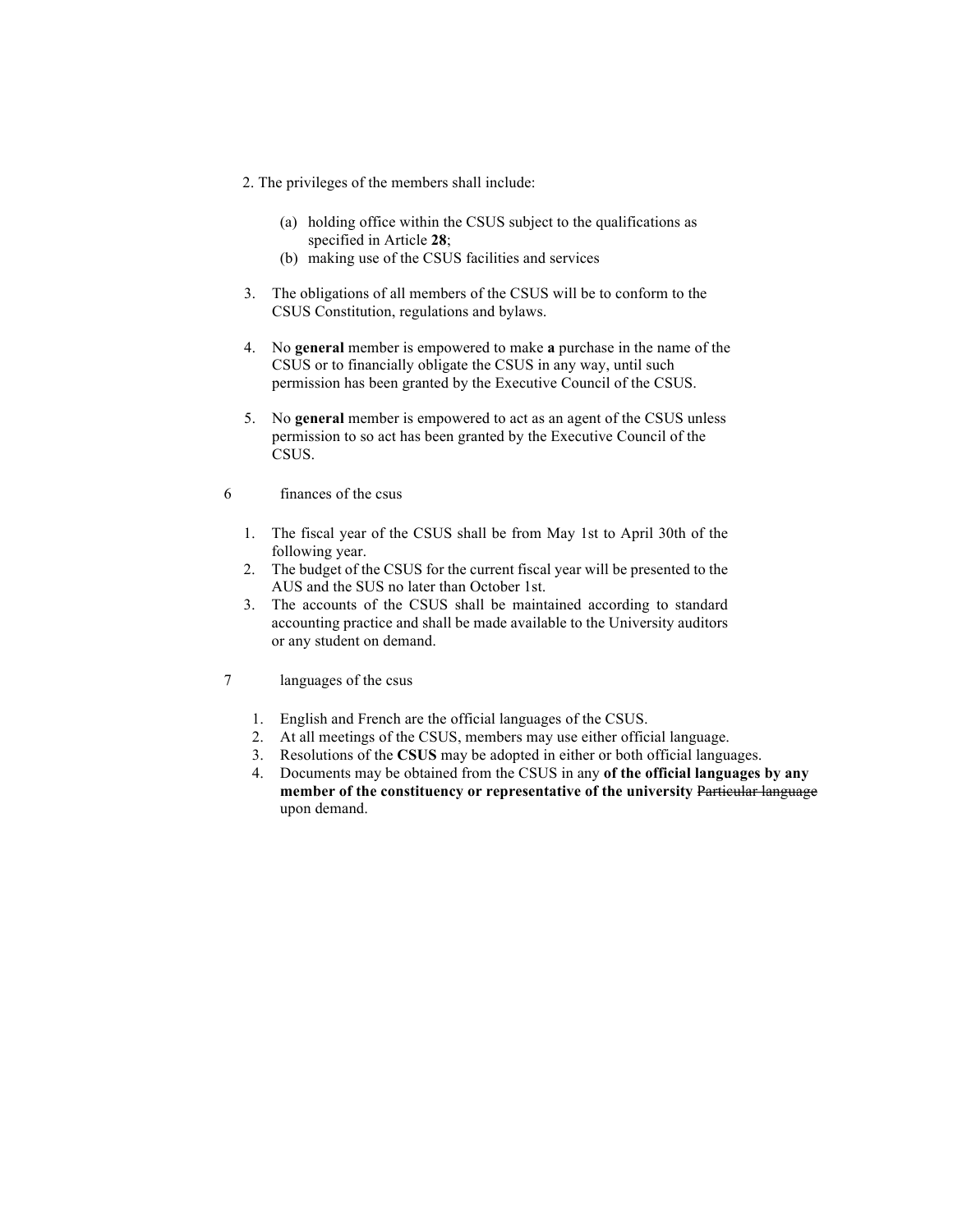### **Organization of the CSUS**

- 8 members of the executive council
- 1. The Executive Council shall consist of elected and appointed members. The elected members are:
	- (a) the President
	- (b) the Vice-President Internal;
	- (c) the Vice-President External;
	- (d) the Vice-President Academic;
	- (e) the Vice-President Administration;

And the appointed members are:

- (f) the Vice-President Finance;
- (g) the Vice-President Communications;
- (h) the Vice-President Events;
- (i) the Vice-President Arts;
- (j) the Vice-President Science;
- (k) **The Vice-President HelpDesk**
- (l) the Equity Commissioner;
- (m) **the Representatives appointed to the Executive Council.**
- 2. Elected members of the Executive Council shall be elected according to the provisions of Part **III** (Elections).
- 3. Appointed members of the Executive Council shall be appointed according to provisions set by the elected members of a new Executive Council.
- 4. Members of the Executive Council must be members of the CSUS **and resident McGill University Students** for the entire duration of their mandate. No exception shall be granted.
- 5. No member of the Executive Council shall receive financial remuneration for the fulfillment of their mandate.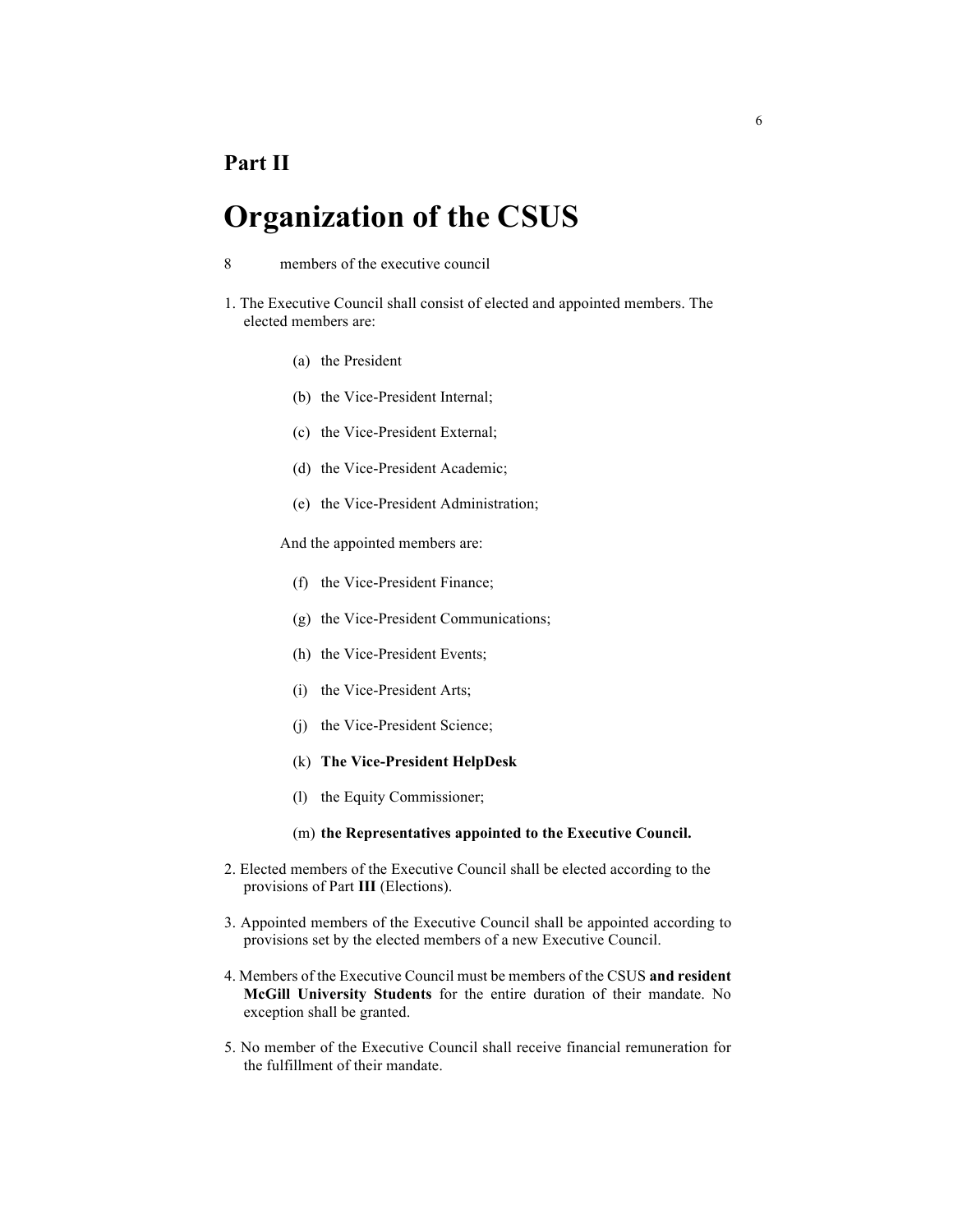#### **6. Members of the Executive Council must abide by the Equity Policy Bylaws set forth by the SUS and the AUS**

- 9 powers and duties
	- 1. The Executive Council shall:
	- (a) define all general policies of the CSUS;
	- (b) coordinate and administer the policies, activities and other day to day affairs of the CSUS;
	- (c) act as the governing body of the CSUS, empowered to make all decisions and take responsible and required actions on behalf of the CSUS;
	- (d) be held accountable to General Assembly and ensure the execution of General Assembly decisions;
	- (e) approve or reject budgets for the CSUS**;** This task may be delegated to the Vice-President Finance with the approval of ⅔ majority of members present and voting.
	- (f) uphold the Constitution, regulations, policies and bylaws of the CSUS;
	- (g) appoint the Chief Returning Officer;
	- (h) appoint the appointed members of the Executive Council**;** in consultation with any member of CSUS interested in taking part in the selection process;
	- (i) appoint Representatives subject to the procedures described in Article **21;** and in consultation with any member of CSUS interested in taking part in the selection process.
	- 2. Signing powers of the CSUS shall be exercised by the following, any two of whom shall be required for any given transaction:
- (a) the President;
- (b) the Vice-President Finance;
- (c) the Vice-President Administration;
- (d) the Vice-President External;
- (e) the Vice-President Internal;
- (f) the Vice-President Academic;

or any three members of the Executive Council who are not representatives.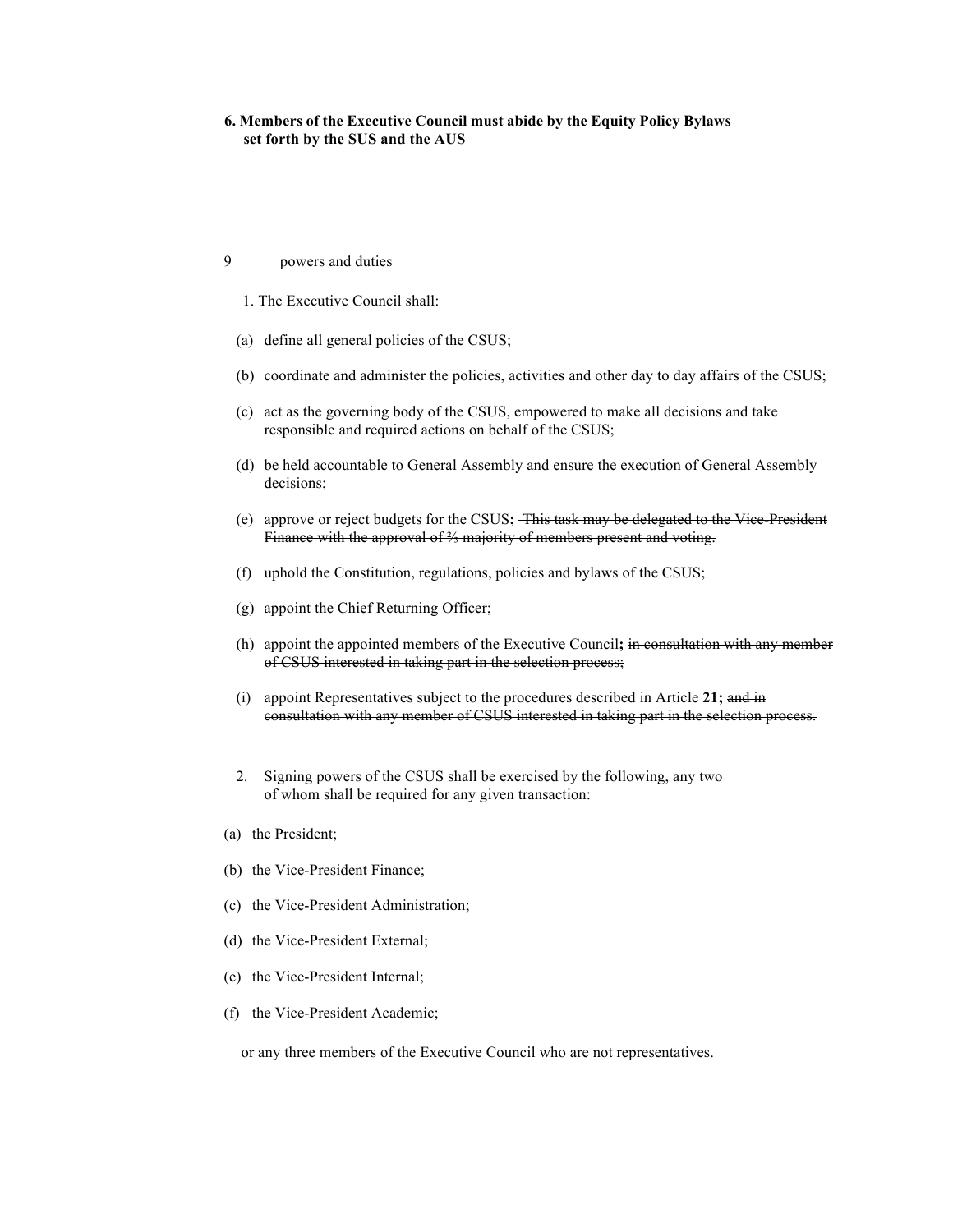- 3. 3. Each member of the Executive Council shall prepare and submit to the Executive Council a year-end report no later than April 14th.
- 4. A member of the Executive Council shall cease to remain in office upon acceptance of their letter of resignation, upon their impeachment, or at the end of their term of office.

#### 10 president

The President shall:

- 1. Coordinate and supervise the affairs of the CSUS;
- 2. Call and chair over the Executive Council meetings;
- 3. Chair General Assemblies;
- 4. Be the official representative of the CSUS.

#### 11 vice-president internal

The Vice-President Internal shall:

- 1. Be responsible for the organization of social, cultural and other activities for the members of the CSUS;
- 2. Maintain and promote relations with other Faculties, Student Associations and administrative bodies of the University (Internal Affairs).
- 3. Be responsible for the facilities and equipment of the CSUS.
- 4. Direct, support, and coordinate the activities of the Vice-President Events, Vice-President Arts, and Vice-President Science and carry out their duties when they are not able to do so.
- 12 vice-president external

The Vice-President External shall:

- 1. In the absence of the President, be empowered to perform any function of the President;
- 2. Be responsible for maintaining links with student organizations at the university, provincial, federal and international levels and with computer science student societies of other universities;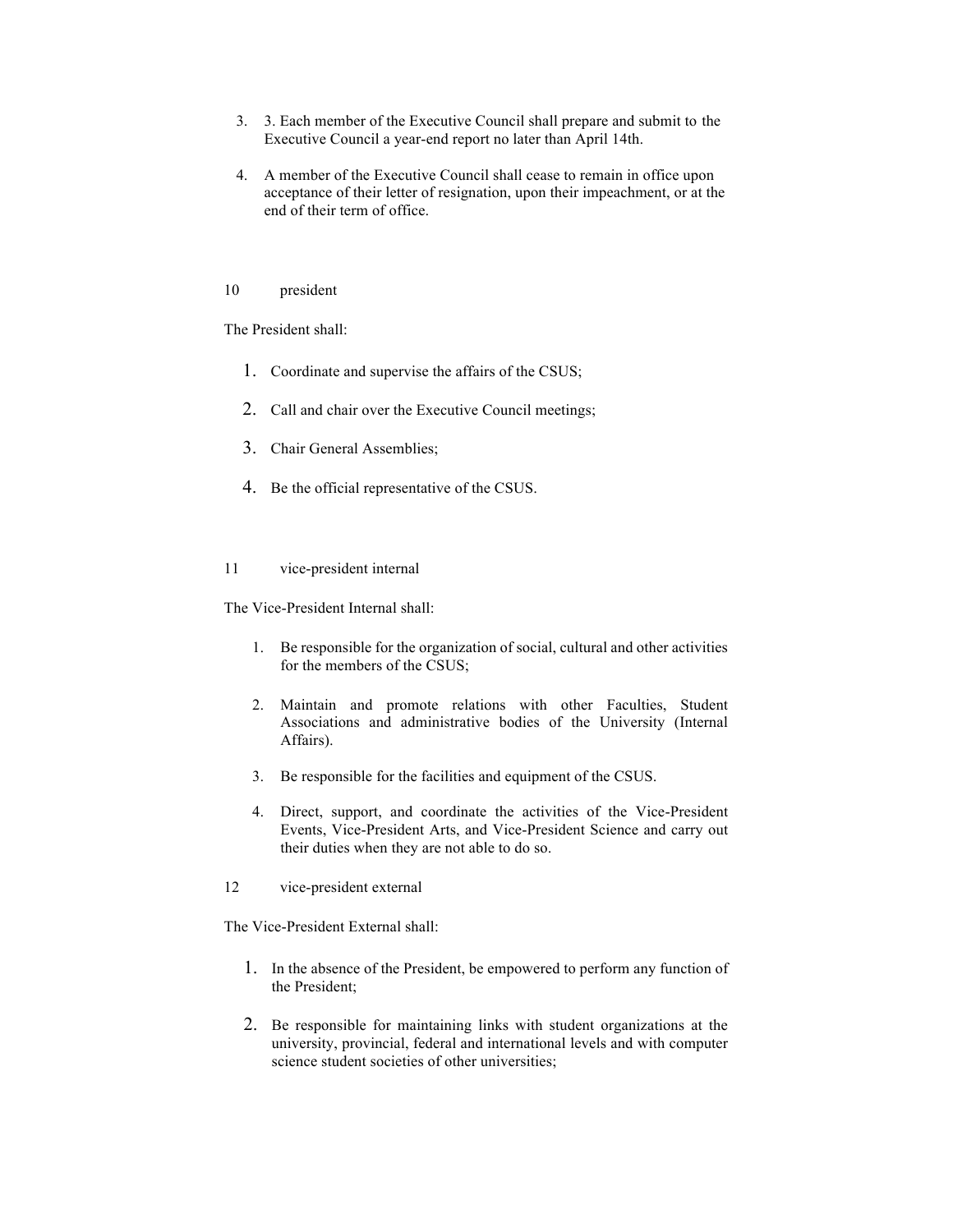3. Be responsible for maintaining relations with industry, government and other groups outside the University.

13 vice-president academic

The Vice-President Academic shall:

- 1. Be responsible for all educational and curricular concerns of the CSUS, whether they be internal or external to the University.
- 2. Represent any student, upon the request of the student in writing, in any judicial or academic or social proceedings taken against the student by the University, or a delegate appointed by the University.
- 3. **Represent the CSUS at the SOCS meetings.**
- 14 vice-president administration

The Vice-President Administration shall:

- 1. Be responsible for preparing and issuing agendas and minutes of the CSUS Executive Council meetings and General Assemblies at least **two (2)** three (3) school days prior to any CSUS Executive Council meeting or General Assembly;
- 2. Promote and coordinate communication within the CSUS;
- 3. Maintain the files of the CSUS;

#### 4. Ensure members of the CSUS Executive Council attend meetings;

- 4. 5. Be responsible to have official minutes of the Executives and the General Assembly readily available on demand.
- 15 vice-president finance

The Vice-President Finance shall:

- 1. In cooperation with the Executive Council, prepare the annual budget of the CSUS, which shall include the actual expenditures from the previous year, before the dates set forth by the SUS and AUS; October 15;
- 2. In cooperation with the Executive Council, manage the funds of the CSUS;
- 3. Keep proper financial accounts and records;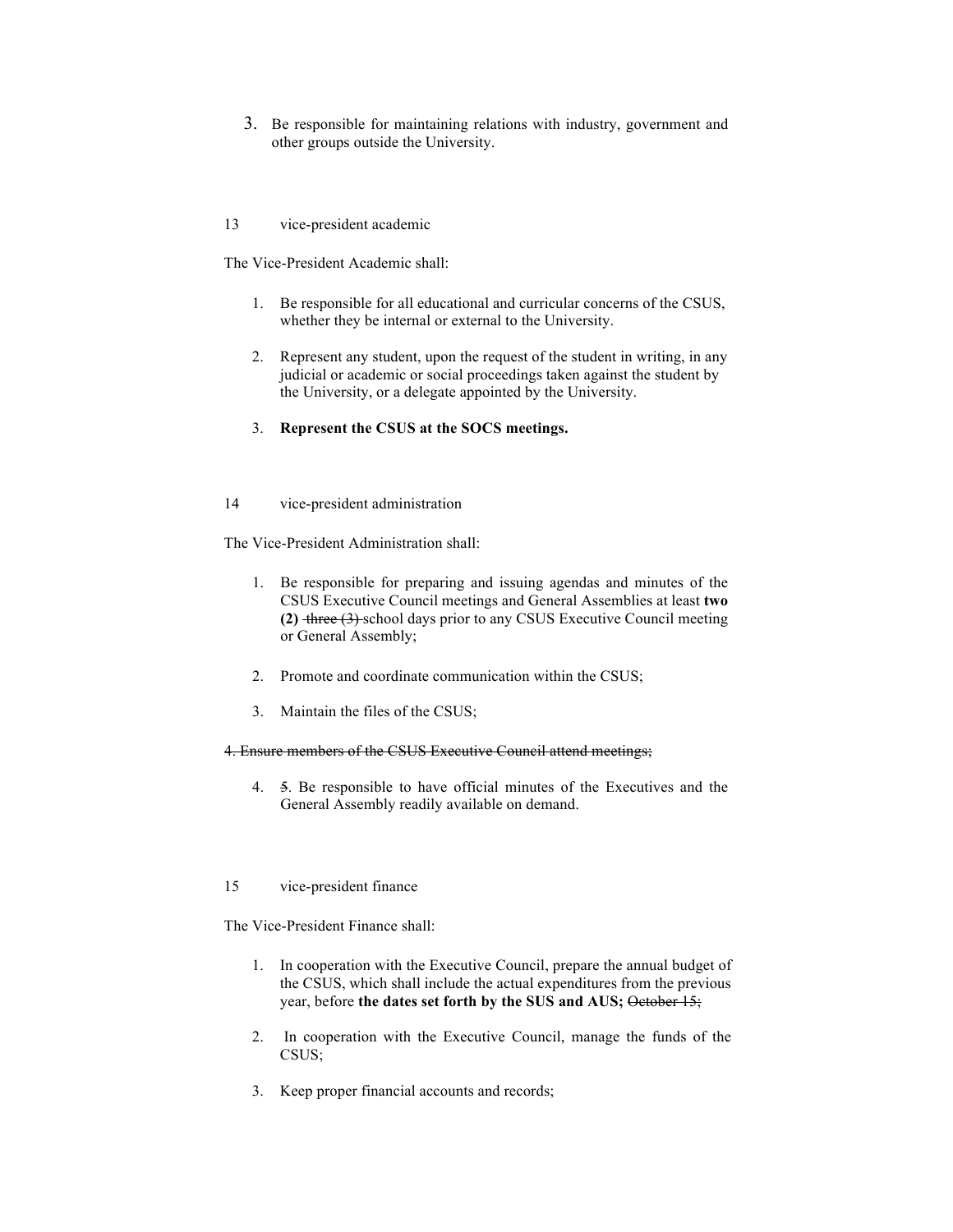- 4. Prepare a year-end financial report by April 14th.
- 5. Present a complete semester-end financial report that shall be made public and shall be readily available to the constituents.
- 16 vice-president communications

The Vice-President Communications shall:

- 1. Create and maintain the mechanisms by which the CSUS communicates with its constituents;
- 2. Monitor interactions between the CSUS and its constituency on social media, advertisements, and anywhere else constituents may choose to communicate with the CSUS;
- 3. Inform the constituency of activities and news of the CSUS.

#### 17 vice-president events

The Vice-President Events shall:

- 1. Preside over the planning and delivery of activities organized by the CSUS;
- 2. Promote the above activities to members of the CSUS;
- 3. Assess feedback and explore possibilities for new activities to better engage the member of the CSUS.

18 vice-president arts

The Vice-President Arts shall:

- 1. Attend every meeting of the AUS Legislative Council;
- 2. Act as a liaison between the AUS and the CSUS;
- 3. Promote and represent the interests of constituents in the Faculty of Arts
- 19 vice president science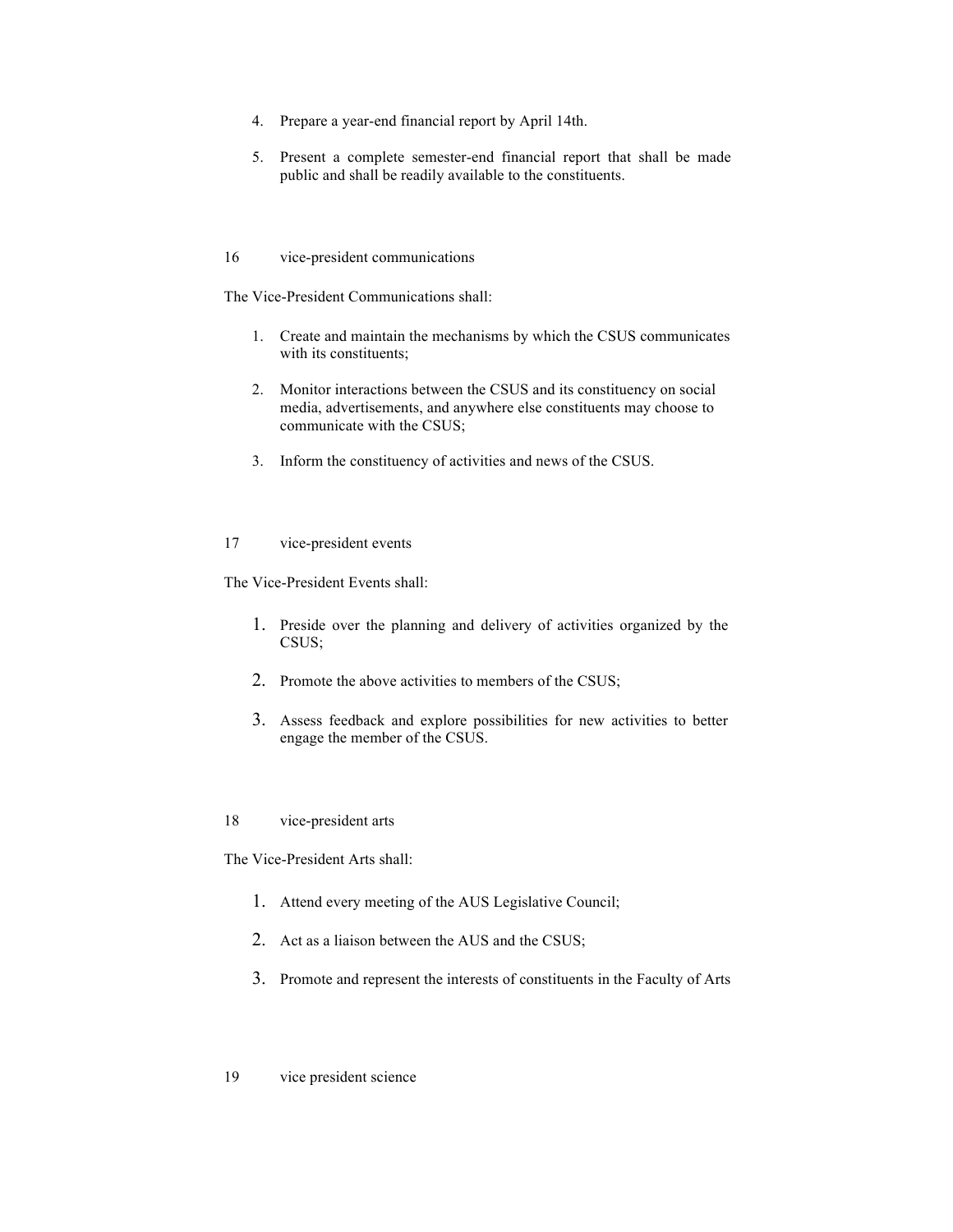The Vice-President Science shall:

- 1. Attend every meeting of the SUS General Council;
- 2. Act as a liaison between the SUS and the CSUS;
- 3. Promote and represent the interests of constituents in the Faculty of Science.

#### 20 equity commissioner

The Equity Commissioner shall:

- 1. Promote diversity and equity for underrepresented groups in the CSUS;
- 2. Act as a liaison to other diversity bodies both inside and outside of the university;
- 3. **Investigate** Investigates strategies to build a supportive and inclusive community;
- 4. Facilitate equity, respectfulness and dialogue within the **department** dePartment
- 5. Be responsible for the Equity@SOCS group;
- 6. Participate in at least one (1) anti-oppression / equity training or workshop.

#### **21 Vice President HelpDesk** Help Desk Representative

**The Vice President HelpDesk Representative shall:**

- **1. Act as liaison between the Help Desk tutors and the Executive Council;**
- **2. Find, interview, and appoint tutors to the Help Desk;**
- **3. Create and maintain the schedule for tutors;**

**4. Obtain and deliver to all tutors who have successfully completed their appointment a letter attesting to the number of hours they have contributed at the end of each academic semester;**

**5. Organize and deliver rewards for the tutors to recognize their contribution.**

#### 22 <del>21</del> representatives of the csus

1. The Executive Council may appoint up to twelve (12) representatives to provide representation on the Executive Council of the various constituencies of the CSUS' members.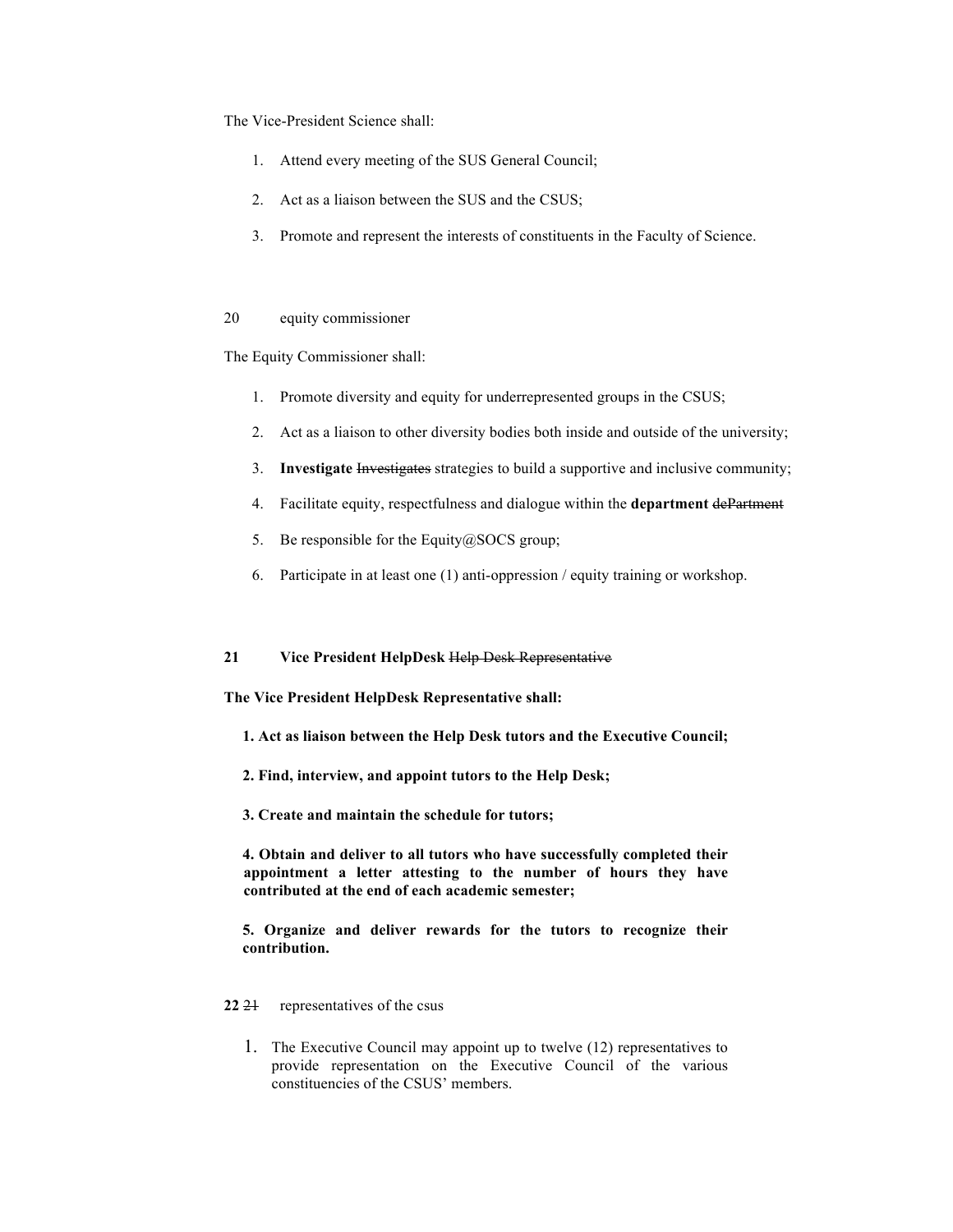- 2. The Executive Council must appoint at least one (1) U1 Representative and one (1) Help Desk Representative.
- 3. The Executive Council must consider appointing a representative for a certain interest upon receipt of a petition of 10 members of the CSUS. The petition must contain the words, "We, the undersigned, request the appointment of a representative of CSUS for ".

#### **23.1** 22.1 U*1* Representative

The U1 Representative shall:

- 1. Act as liaison between the U1 students and the Executive Council;
- 2. Represent the views of the U1 students at meetings of the Executive Council;
- 3. Hold a meeting of the U1 students when necessary.

#### 21.2 Help Desk Representative

The Help Desk Representative shall:

- 1. Act as liaison between the Help Desk tutors and the Executive Council;
	- 2. Find, interview, and appoint tutors to the Help Desk;
	- 3. Create and maintain the schedule for tutors;
- 4. Obtain and deliver to all tutors who have successfully completed their appointment a letter attesting to the number of hours they have contributed at the end of each academic semester;
- 5. Organize and deliver rewards for the tutors to recognize their contribution.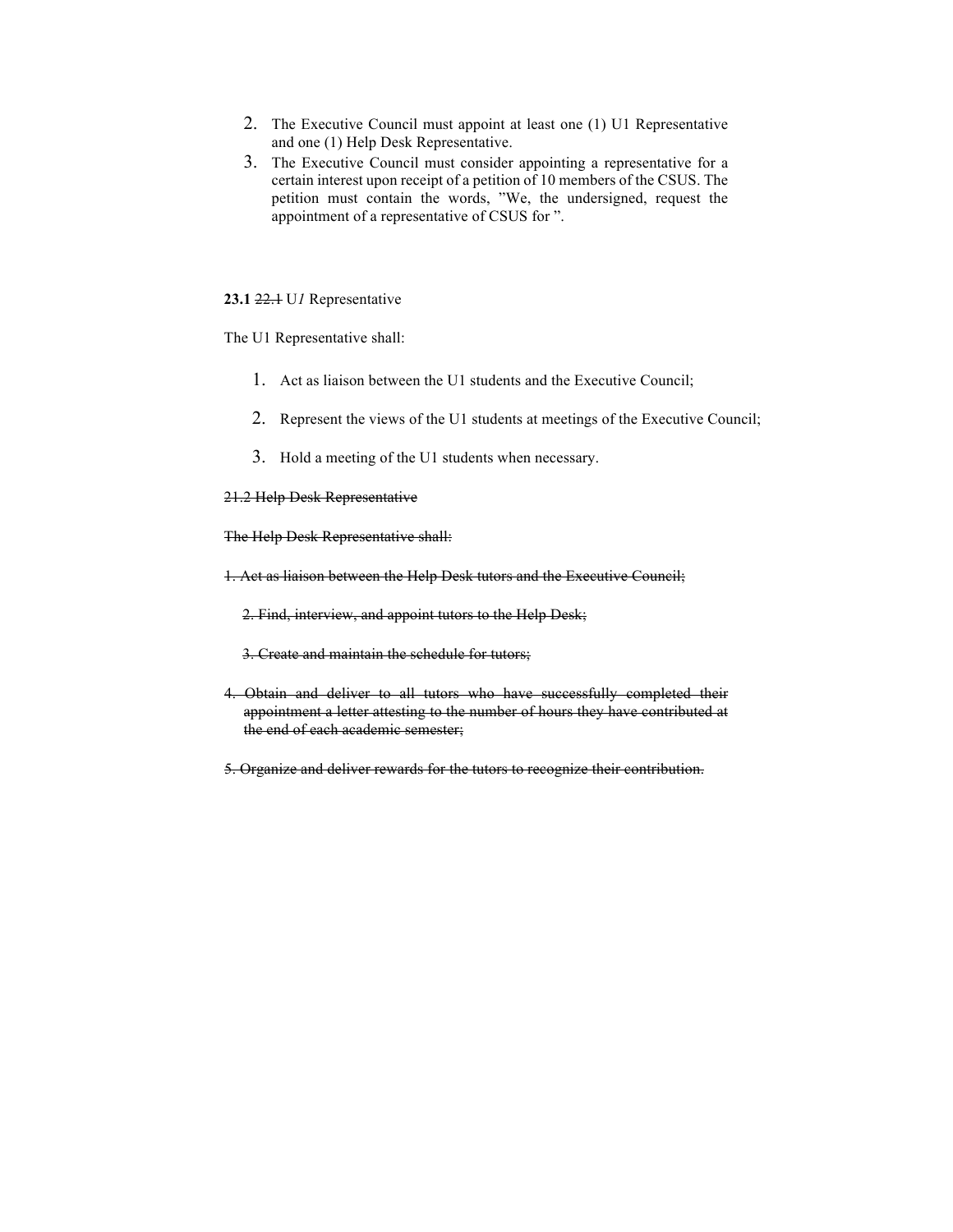- 22 meetings of the executive council
	- 1. The CSUS Executive Council shall hold meetings at least once every two weeks while classes are in session.
	- 2. Quorum for a regular meeting of the CSUS Executive Council shall be **50% of the council.** four (4) members
	- 3. Each member of the Executive Council shall have a single vote, except for the President who shall only vote to break a tie.
	- 4. In case of an emergency, the President may call a special meeting at any time, provided that all executives are present, or upon the signing of a waiver of notice by all executives.
- 23 powers of assembly
	- 1. The General Assembly may make any decision, including the ratification or rejection of any Executive Council decision**, except for the impeachment of a member of the council, by a simple majority vote.**
	- 2. The General Assembly may also impeach a (the) member(s) of the Executive Council as prescribed under Article 27.
- 24 meetings of the general assembly
	- 1. The General Assembly may be called by a resolution of the Executive Council or by a petition signed by **the lower standard of 5% or 25 members of the Society.** at least 50 members of the society.
	- 2. A notice announcing the meeting of the General Assembly shall be posted at least five (5) teaching days prior to the convening of the General Assembly. The notice must be **publicly accessible to members of the CSUS.** posted in areas where the maximum number of Computer Science students will be able to see.
	- 3. The Quorum for the General Assembly shall be the lower standard of measure between ten percent (10%) of the members of CSUS or 50 members of the CSUS.
	- 4. A General Assembly of the CSUS shall be held within twenty (20) school days upon receipt of a petition of 10 members of the CSUS **as prescribed under Article 24.** The petition must contain the words, "We, the undersigned, request a General Assembly of the CSUS".
- 25 electoral officer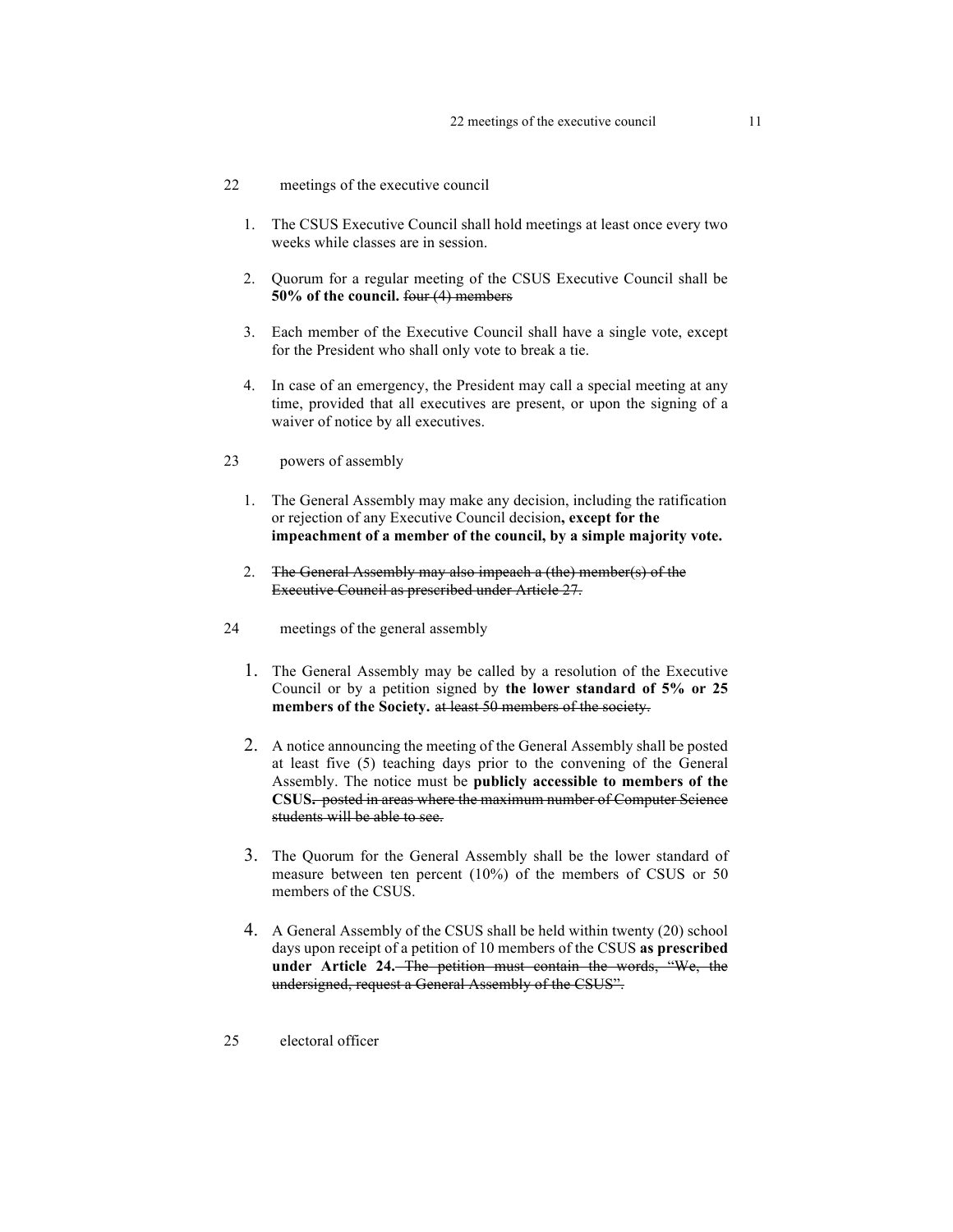- 1. The Chief Returning Officer (CRO) shall be responsible for all aspects of the administration of CSUS elections and referenda according to the Electoral bylaws of the CSUS.
- 2. The CRO may not be a candidate in any Society election; if they wish to be a candidate for any elected Society position, the CRO shall resign from the position The Executive Council shall then elect a new CRO **by a ⅔ majority vote.** subject to Article 29.
- 3. The CRO may be removed from office for dereliction of duties as specified in Article **27**.
- 26 referenda
	- 1. A Referendum may be initiated by a resolution of the Executive Council or a petition signed by at least **ten percent (10%)** twenty percent (20%) of the members of the Society. The requirements for impeachment are described in Article **27**.
	- 2. Notice of the referendum question, voting location and voting hours must be posted no less than **five (5) teaching days** six (6) school days before the vote is to take place. All notices must be posted in a highly public area, expeciallty areas frequented by CS students.
	- 3. The referendum shall be held according to the Electoral bylaws and procedures stipulated in Part **III** (Elections) of the constitution of the CSUS.
	- 4. The Referendum shall be considered valid only if a minimum of **twenty percent (20%) or 100 ten percent (10%)** of the CSUS members vote.
	- 5. A simple majority is required to pass a referendum, except in the case of constitutional amendments, as stated in Article **33**.
	- 6. The result of a Referendum shall be binding on the Society and take precedence over decisions of the Executive Council and the General Assembly.
- 27 impeachment
	- 1. A member of the Executive Council may be removed by way of referendum initiated by either:
		- a. two-thirds (2/3) majority vote of the Executive Council;
		- b. a petition signed by **ten percent (10%)** 100 members of the CSUS.
	- 2. The CRO may be relieved of their duties by a two-thirds (2/3) vote of the Executive Council.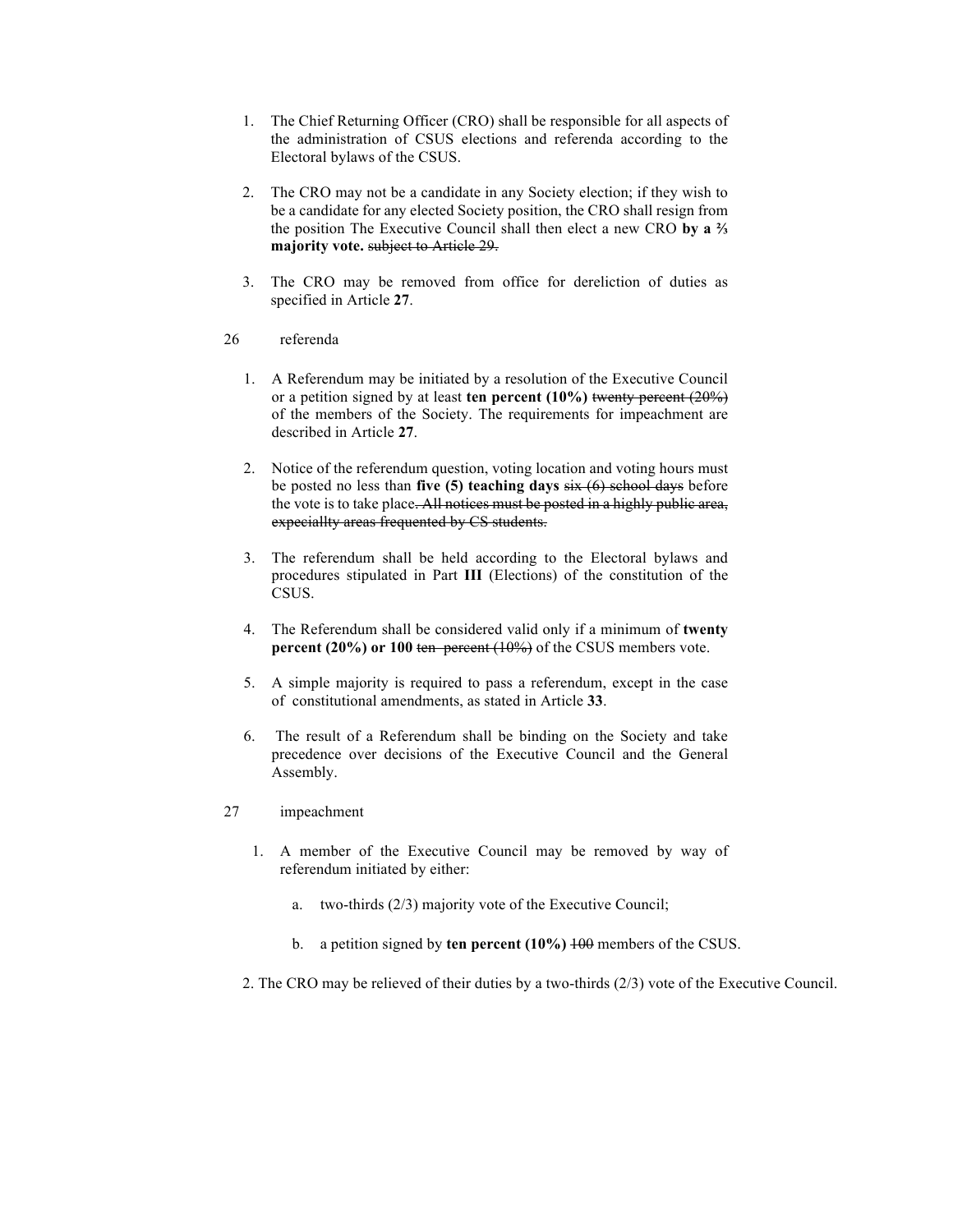### **Part III**

## **Elections**

- 28 eligible voters, procedures and candidates
	- 1. All undergraduate students recognized as being in a program offered by the SOCS **and enrolled in the Faculty of Arts, the Faculty of Science or the Faculty of Arts & Science** at the start time of **an election** a ballot are considered to be eligible voters.
	- 2. The Chief Returning Officer may not be a candidate in any election of the CSUS.
	- 3. Elections for all elected members of the Executive Council shall be held between March 1st and March 31st, **except in the case of a vacancy as outlined in Article 29.**
	- 4. The elections shall be held according to the Bylaws of the CSUS.
- 29 filling of vacancies

In the event of a vacancy of an elected position on the Executive Council, the Executive Council shall instruct the CRO to hold a by-election according to the Electoral bylaws of the CSUS.

- 30 terms of office
	- 1. The terms of office for all members of the Executive Council shall begin on May 1st and end on April 30th of the following year.
- 31 order of succession
	- 1. For the purpose of continuity, in the case of prolonged absence, illness, resignation, impeachment or death of an executive, the following options are available:
		- (a) Another executive may assume the duties;
		- (b) A by-election subject to the Election By-laws **in the case that the absent executive was elected**

#### (c) **Appointment, in the case that the absent executive was appointed**

2. In the event of prolonged absence or illness, resignation, impeachment or death of the President of the CSUS, the order of succession shall be as **enumerated by Article 8.1, followed by the representatives in order of date of appointment.**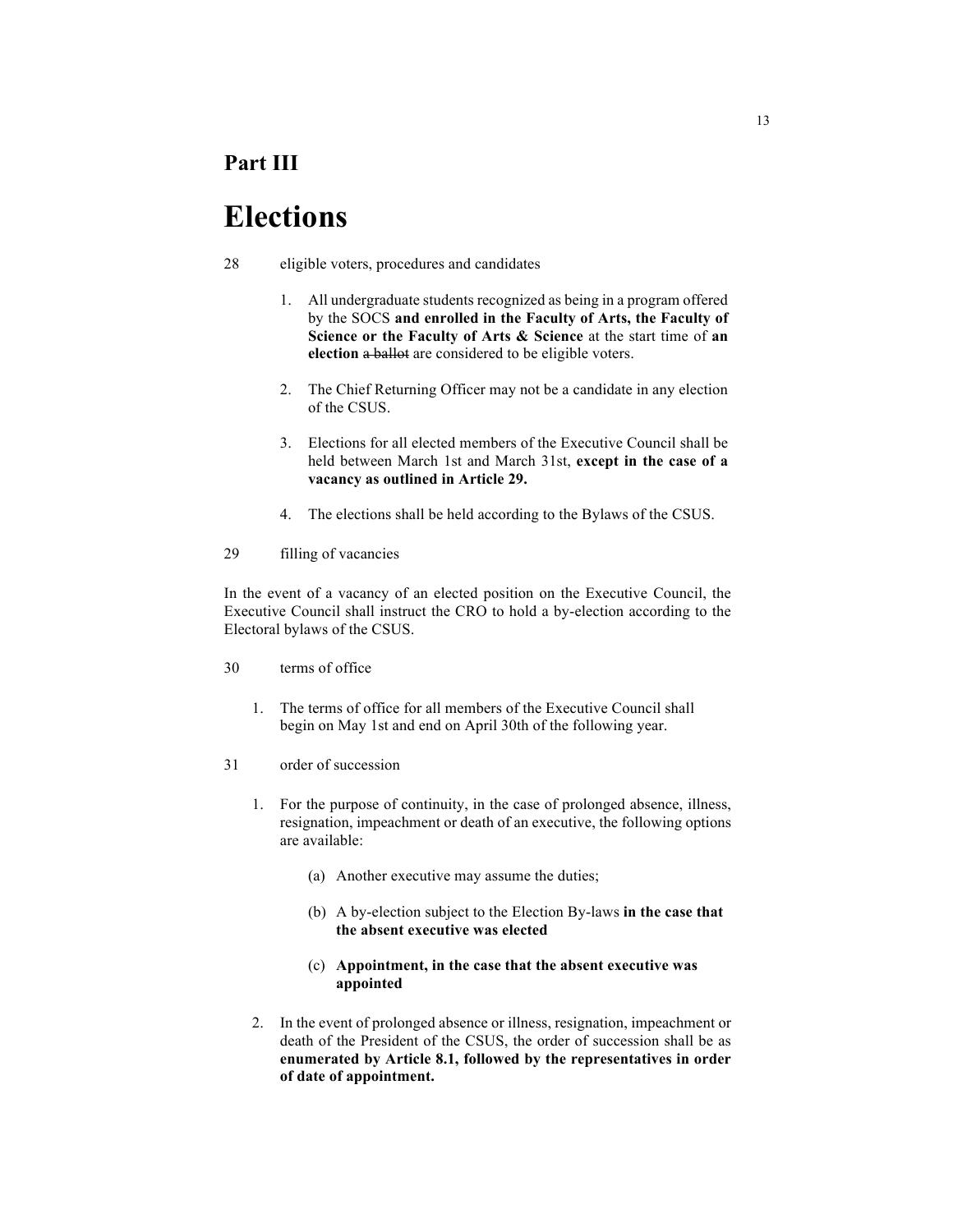follows:

- a. Vice president External
- b. Vice-president Internal
- e. Vice-president Administration
- d. Vice-president Academic
- e. Vice-president Finance
- f. Vice-president Events
- g. Vice-president Communications
- h. Vice-president Science

i. Vice president Arts

The representatives in order of date of appointment

- 3. By definition, a person is incapacitated when **they** he/she are no longer able to perform their duties as specified in the Constitution of the CSUS, and are unable to continue their mandate.
- 4. The C.R.O is listed, In the event none of the members of the Executive Council are able to assume the office of President, the CRO shall be the acting President until such time as an election or by-election is held to fill all vacancies as prescribed by the Constitution of the CSUS and Electorate Bylaws.